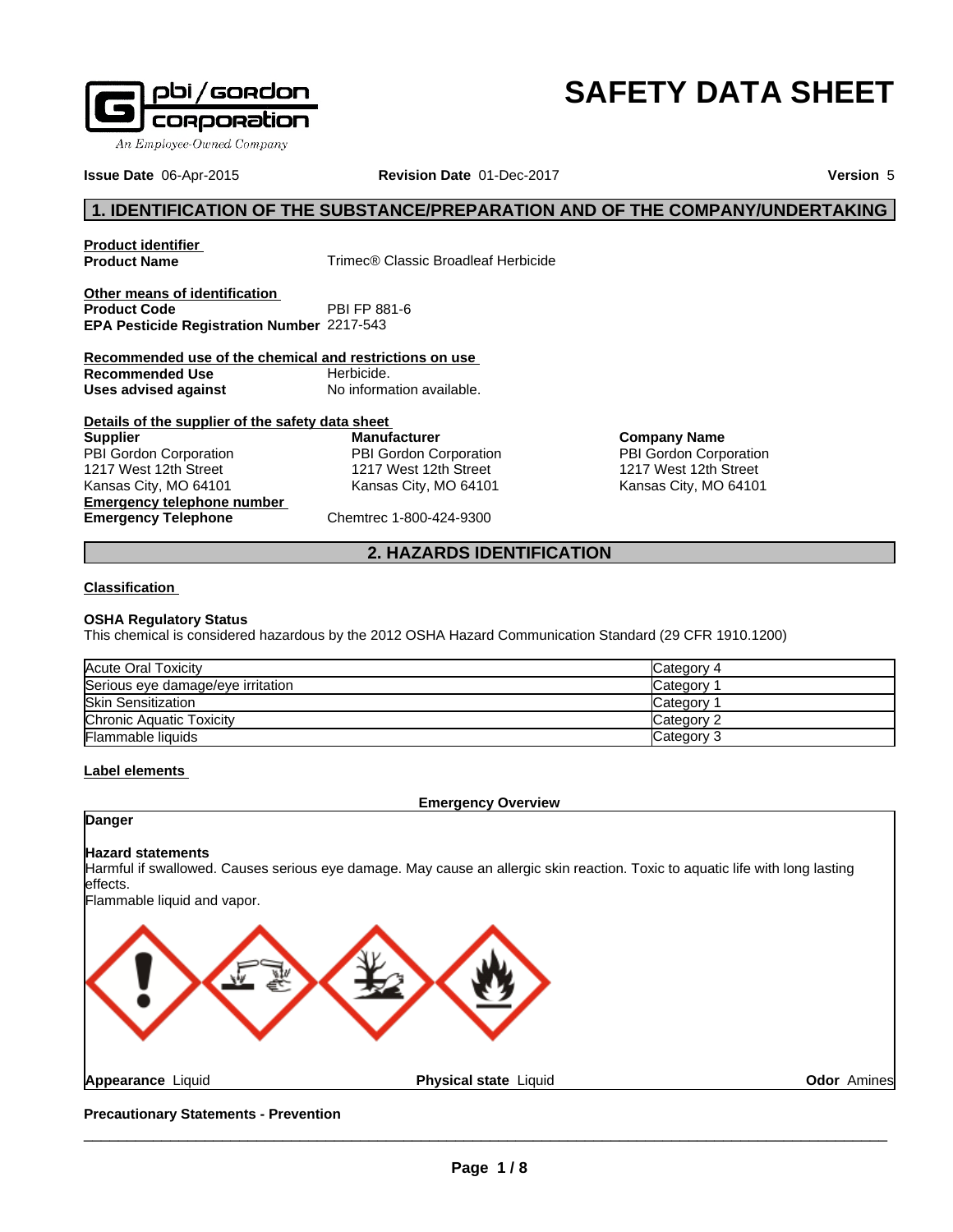- Wash face, hands and any exposed skin thoroughly after handling
- Do not eat, drink or smoke when using this product
- Wear protective gloves/protective clothing/eye protection/face protection
- Avoid breathing dust/fume/gas/mist/vapors/spray
- Contaminated work clothing should not be allowed out of the workplace
- Avoid release to the environment
- Keep away from heat/sparks/open flames/hot surfaces. No smoking
- Keep container tightly closed

#### **Precautionary Statements - Response**

- IF IN EYES: Rinse cautiously with water for several minutes. Remove contact lenses, if present and easy to do. Continue rinsing
- If skin irritation or rash occurs: Get medical advice/attention
- Wash contaminated clothing before reuse
- IF ON SKIN (or hair): Remove/Take off immediately all contaminated clothing. Rinse skin with water/shower
- IF SWALLOWED: Call a POISON CENTER or doctor/physician if you feel unwell
- Rinse mouth
- In case of fire: Use CO2, dry chemical, or foam for extinction
- Collect spillage

#### **Precautionary Statements - Storage**

• Store in a well-ventilated place. Keep cool

#### **Precautionary Statements - Disposal**

• Dispose of contents/container to an approved waste disposal plant

#### **Hazards not otherwise classified (HNOC)**

Have the product label with you when calling a poison control center or doctor or going in for treatment. You may also contact 1-877-800-5556 for emergency medical treatment advice.

The low flash point of this product is due to a minor component in the mixture. Based on independent laboratory testing of similar products, this product would not sustain combustion as specified in DOT Regulation 49 CFR 173 Appendix H; however OSHA HCS 2012 flammable classifications are solely based on tested mixture flash points and boiling points.

#### **Other Information**

# **3. COMPOSITION/INFORMATION ON INGREDIENTS**

| <b>Chemical Name</b>                  | CAS.<br>. Number | Weight % |
|---------------------------------------|------------------|----------|
| 2.4-D<br>. dimethvlamine salt         | 2008-39-1        | 25.93    |
| <b>MCPP</b><br>P-p Dimethylamine Salt | 66423-09-4       | 6.93     |
| Dimethylamine dicamba                 | 2300-66-5        | 2.76     |

\* The exact percentage (concentration) of composition has been withheld as a trade secret

#### **4. FIRST AID MEASURES**

| <b>First aid measures</b> |                                                                                                                                                                                                                         |
|---------------------------|-------------------------------------------------------------------------------------------------------------------------------------------------------------------------------------------------------------------------|
| <b>General advice</b>     | If symptoms persist, call a physician. Do not breathe dust/fume/gas/mist/vapors/spray. Do<br>not get in eyes, on skin, or on clothing.                                                                                  |
| Eye contact               | Immediately flush with plenty of water. After initial flushing, remove any contact lenses and<br>continue flushing for at least 15 minutes. Keep eye wide open while rinsing. If symptoms<br>persist, call a physician. |
| <b>Skin Contact</b>       | Wash off immediately with soap and plenty of water while removing all contaminated<br>clothes and shoes. Wash contaminated clothing before reuse. If skin irritation persists, call<br>a physician.                     |
| <b>Inhalation</b>         | Remove to fresh air. If breathing is irregular or stopped, administer artificial respiration.                                                                                                                           |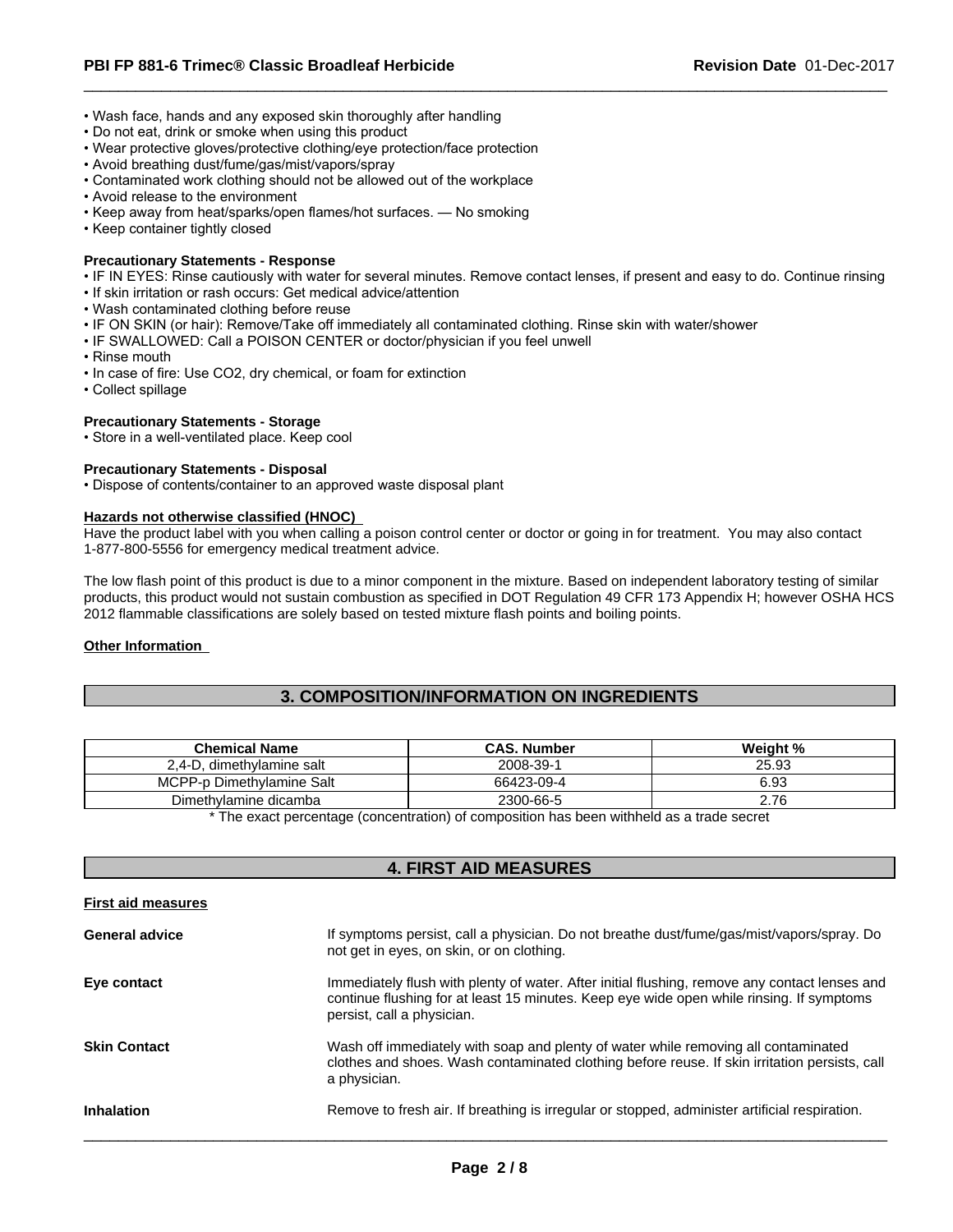|                                                             | Avoid direct contact with skin. Use barrier to give mouth-to-mouth resuscitation. Move to<br>fresh air in case of accidental inhalation of vapors. If symptoms persist, call a physician. |
|-------------------------------------------------------------|-------------------------------------------------------------------------------------------------------------------------------------------------------------------------------------------|
| Ingestion                                                   | Do NOT induce vomiting. Clean mouth with water and drink afterwards plenty of water.<br>Never give anything by mouth to an unconscious person. Call a physician.                          |
| Self-protection of the first aider                          | Use personal protective equipment as required.                                                                                                                                            |
| Most important symptoms and effects, both acute and delayed |                                                                                                                                                                                           |
| <b>Symptoms</b>                                             | No information available.                                                                                                                                                                 |
|                                                             | Indication of any immediate medical attention and special treatment needed                                                                                                                |
| Note to physicians                                          | May cause sensitization of susceptible persons. Treat symptomatically.                                                                                                                    |

#### **5. FIRE-FIGHTING MEASURES**

#### **Suitable extinguishing media**

Use. Foam. Carbon dioxide (CO2). Dry chemical. Water spray (fog).

#### **Specific hazards arising from the chemical**

In the event of fire and/or explosion do not breathe fumes. May cause sensitization by inhalation and skin contact. Thermal decomposition can lead to release of irritating and toxic gases and vapors.

#### **Explosion data**

**Sensitivity to Mechanical Impact** None. **Sensitivity to Static Discharge** None.

#### **Protective equipment and precautions for firefighters**

Wear self contained breathing apparatus for fire fighting if necessary.

# **6. ACCIDENTAL RELEASE MEASURES**

#### **Personal precautions, protective equipment and emergency procedures**

| <b>Personal precautions</b>                          | Avoid contact with skin, eyes or clothing. Use personal protective equipment as required.<br>Evacuate personnel to safe areas. Keep people away from and upwind of spill/leak.                                                                                                       |
|------------------------------------------------------|--------------------------------------------------------------------------------------------------------------------------------------------------------------------------------------------------------------------------------------------------------------------------------------|
| <b>Environmental precautions</b>                     |                                                                                                                                                                                                                                                                                      |
| <b>Environmental precautions</b>                     | Prevent entry into waterways, sewers, basements or confined areas. Do not flush into<br>surface water or sanitary sewer system. Prevent further leakage or spillage if safe to do so.<br>Prevent product from entering drains. See Section 12 for additional ecological information. |
| Methods and material for containment and cleaning up |                                                                                                                                                                                                                                                                                      |
| <b>Methods for containment</b>                       | Prevent further leakage or spillage if safe to do so.                                                                                                                                                                                                                                |
| Methods for cleaning up                              | Cover liquid spill with sand, earth or other non-combustible absorbent material. Cover<br>powder spill with plastic sheet or tarp to minimize spreading. Pick up and transfer to<br>properly labeled containers. Soak up with inert absorbent material. Dam up.                      |
|                                                      | <b>7. HANDLING AND STORAGE</b>                                                                                                                                                                                                                                                       |

**Advice on safe handling** Avoid contact with skin, eyes or clothing. Wash contaminated clothing before reuse. Do not eat, drink or smoke when using this product. Use personal protective equipment as required. Do not breathe dust/fume/gas/mist/vapors/spray. Use with local exhaust ventilation.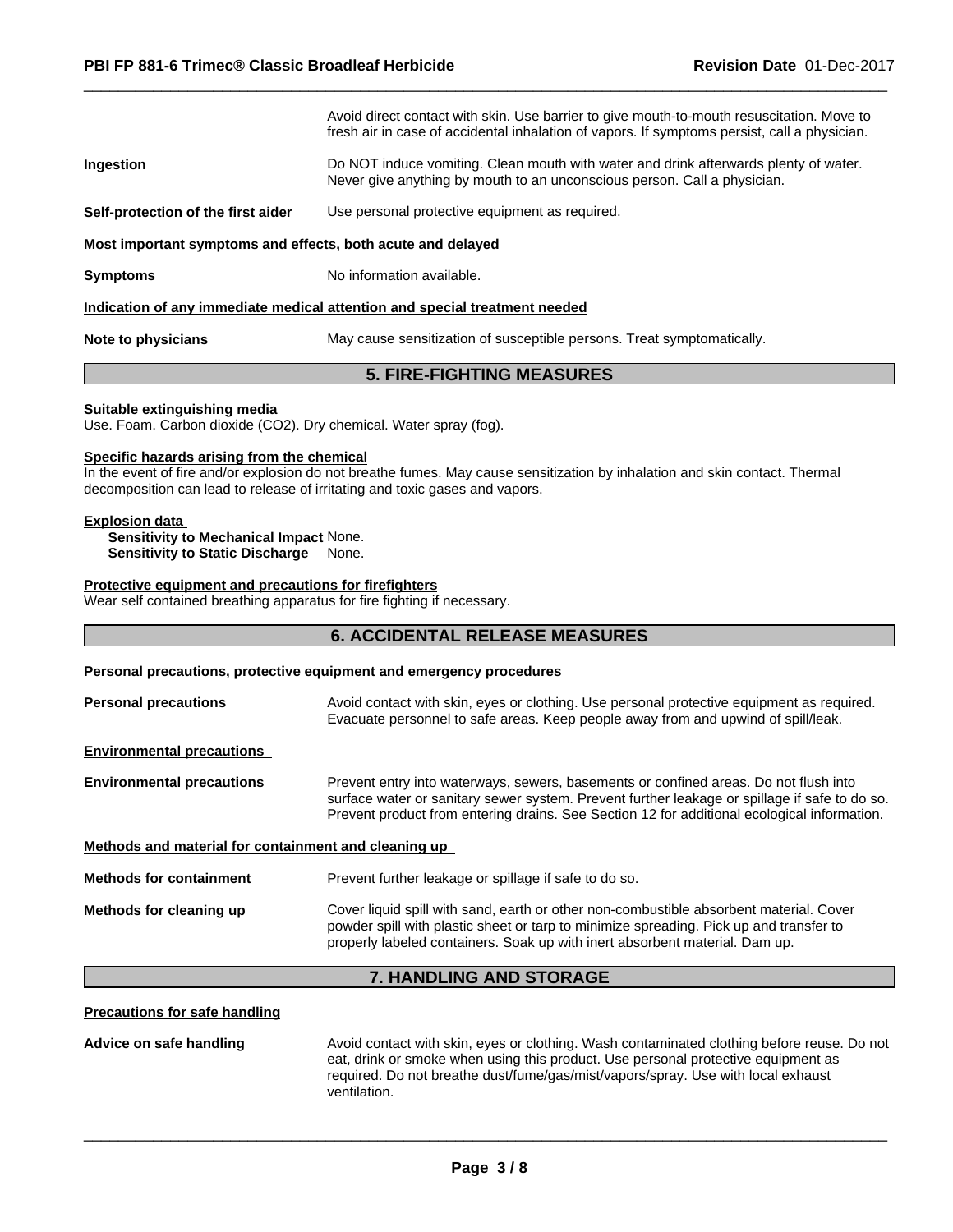#### **Conditions for safe storage, including any incompatibilities**

**Storage Conditions** Keep container tightly closed in a dry and well-ventilated place. Keep out of the reach of children. Keep in properly labeled containers.

**Incompatible materials Acids.** 

# **8. EXPOSURE CONTROLS/PERSONAL PROTECTION**

#### **Control parameters**

| <b>Exposure Guidelines</b>                                            |                                                                                                                                                                                                                                                                                                                                  |                          |                                                                                         |  |  |  |
|-----------------------------------------------------------------------|----------------------------------------------------------------------------------------------------------------------------------------------------------------------------------------------------------------------------------------------------------------------------------------------------------------------------------|--------------------------|-----------------------------------------------------------------------------------------|--|--|--|
| <b>Chemical Name</b>                                                  | <b>ACGIH TLV</b>                                                                                                                                                                                                                                                                                                                 | <b>OSHA PEL</b>          | <b>NIOSH IDLH</b>                                                                       |  |  |  |
| 2,4-D, dimethylamine salt<br>2008-39-1                                | TWA: 10 mg/m <sup>3</sup> inhalable fraction<br>`S                                                                                                                                                                                                                                                                               | TWA: $10 \text{ mg/m}^3$ | IDLH: 10 mg/m <sup>3</sup> , TWA: 10 mg/m <sup>3</sup>                                  |  |  |  |
| NIOSH IDLH Immediately Dangerous to Life or Health                    |                                                                                                                                                                                                                                                                                                                                  |                          |                                                                                         |  |  |  |
| <b>Other Information</b>                                              | Vacated limits revoked by the Court of Appeals decision in AFL-CIO v. OSHA, 965 F.2d 962<br>(11th Cir., 1992).                                                                                                                                                                                                                   |                          |                                                                                         |  |  |  |
| <b>Appropriate engineering controls</b>                               |                                                                                                                                                                                                                                                                                                                                  |                          |                                                                                         |  |  |  |
| <b>Engineering Controls</b>                                           | Local and General Ventilation.                                                                                                                                                                                                                                                                                                   |                          |                                                                                         |  |  |  |
| Individual protection measures, such as personal protective equipment |                                                                                                                                                                                                                                                                                                                                  |                          |                                                                                         |  |  |  |
| Eye/face protection                                                   | Tight sealing safety goggles. Face protection shield.                                                                                                                                                                                                                                                                            |                          |                                                                                         |  |  |  |
| Skin and body protection                                              | Wear protective gloves and protective clothing. Wear long-sleeved shirt, long pants, socks<br>and shoes.                                                                                                                                                                                                                         |                          |                                                                                         |  |  |  |
| <b>Respiratory protection</b>                                         | If exposure limits are exceeded or irritation is experienced, NIOSH/MSHA approved<br>respiratory protection should be worn. Positive-pressure supplied air respirators may be<br>required for high airborne contaminant concentrations. Respiratory protection must be<br>provided in accordance with current local regulations. |                          |                                                                                         |  |  |  |
| <b>General Hygiene Considerations</b>                                 | cleaning of equipment, work area and clothing is recommended.                                                                                                                                                                                                                                                                    |                          | When using do not eat, drink or smoke. Wash contaminated clothing before reuse. Regular |  |  |  |

# **9. PHYSICAL AND CHEMICAL PROPERTIES**

#### **Information on basic physical and chemical properties**

| <b>Physical state</b><br>Appearance<br>Color | Liquid<br>Liquid<br><b>Brown</b> | Odor<br>Odor threshold | Amines<br>No information available |
|----------------------------------------------|----------------------------------|------------------------|------------------------------------|
| <b>Property</b>                              | Values                           | Remarks • Method       |                                    |
| рH                                           | $7.5 - 8.5$                      |                        |                                    |
| Melting point/freezing point                 | $<$ 35 °F                        |                        |                                    |
| Boiling point / boiling range                | 100 °C / 212 °F                  |                        |                                    |
| <b>Flash point</b>                           | 58 °C / 137 °F                   |                        |                                    |
| <b>Evaporation rate</b>                      | < 1                              |                        |                                    |
| Flammability (solid, gas)                    | No information available         |                        |                                    |
| <b>Flammability Limit in Air</b>             |                                  |                        |                                    |
| Upper flammability limit:                    | No information available         |                        |                                    |
| Lower flammability limit:                    | No information available         |                        |                                    |
| Vapor pressure                               | <17 mm Hg @20°C                  |                        |                                    |
| Vapor density                                | >1                               |                        |                                    |
| <b>Specific Gravity</b>                      | 1.1213                           |                        |                                    |
| <b>Water solubility</b>                      | Soluble in water                 |                        |                                    |
| Solubility in other solvents                 | No information available         |                        |                                    |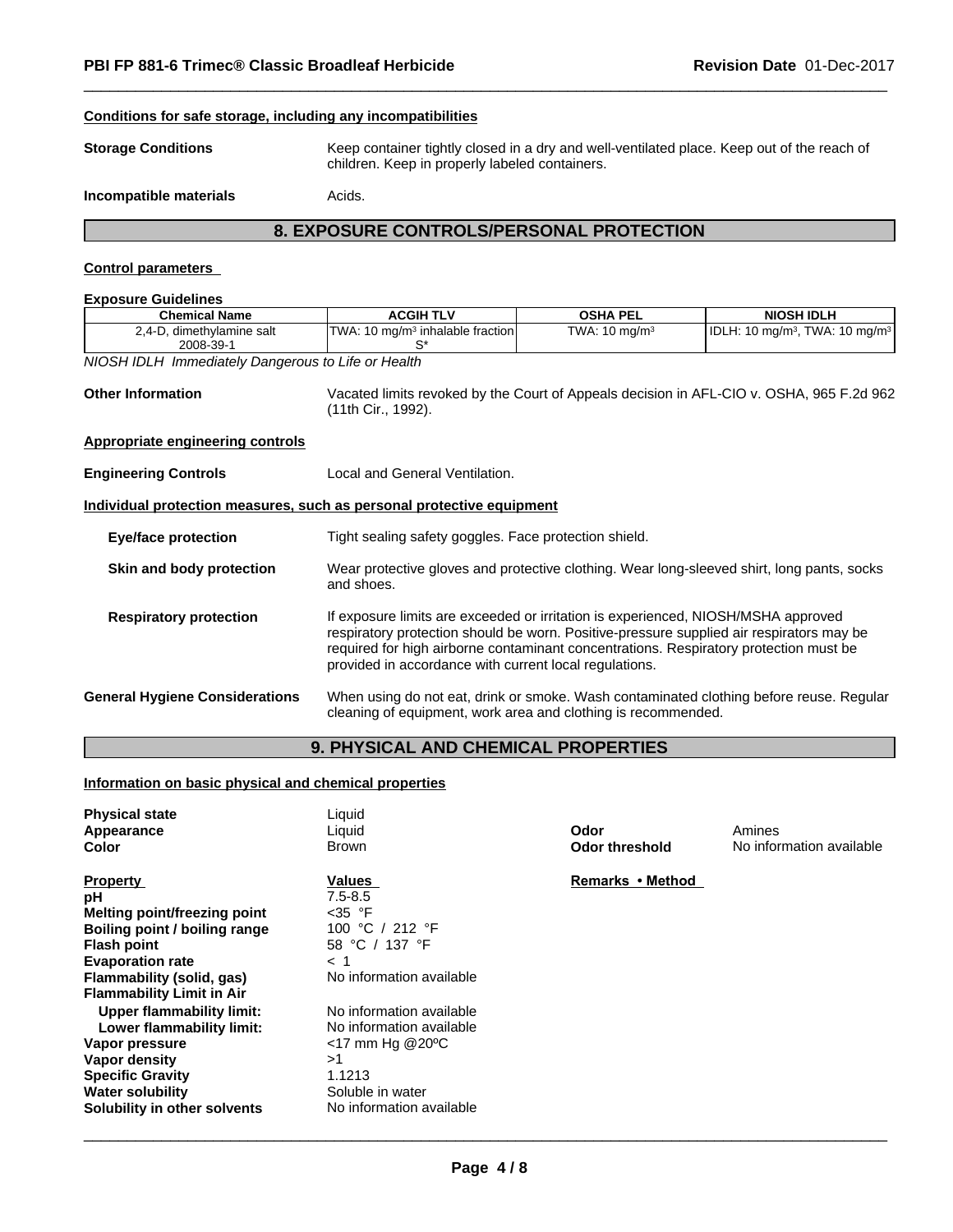#### **Partition coefficient**<br> **Autoignition temperature**<br>
No information available<br>
No information available **Autoignition temperature No information available**<br>**Decomposition temperature No information available Decomposition temperature Oxidizing properties** No information available

#### **Other Information**

**Density** 9.3379 pounds/gallon

# **10. STABILITY AND REACTIVITY**

#### **Reactivity** No data available

#### **Chemical stability** Stable.

# **Possibility of Hazardous Reactions**

None under normal processing.

#### **Hazardous polymerization**

Will not occur.

# **Conditions to avoid**

Keep from freezing.

#### **Incompatible materials** Acids.

#### **Hazardous Decomposition Products**

May emit toxic fumes under fire conditions. Hydrogen chloride. Organochlorides. Nitrogen oxides (NOx). Carbon monoxide.

# **11. TOXICOLOGICAL INFORMATION**

### **Information on likely routes of exposure**

| <b>Product Information</b> |                                                                           |
|----------------------------|---------------------------------------------------------------------------|
| <b>Inhalation</b>          | No data available.                                                        |
| Eye contact                | No data available.                                                        |
| <b>Skin Contact</b>        | See "Numerical measures of toxicity-product information" in this section. |
| Ingestion                  | See "Numerical measures of toxicity-product information" in this section. |
|                            |                                                                           |

| <b>Chemical Name</b>      | Oral LD50                         | Dermal LD50              | <b>Inhalation LC50</b> |
|---------------------------|-----------------------------------|--------------------------|------------------------|
| 2,4-D, dimethylamine salt | $= 625$ mg/kg (Rat)               | (Rabbit)<br>= 2115 mg/kg |                        |
| 2008-39-1                 |                                   |                          |                        |
| Dimethylamine dicamba     | $= 1267$ mg/kg (Rat) = 2629 mg/kg | $> 2$ g/kg (Rabbit)      |                        |
| ! 2300-66-5               | Rat )                             |                          |                        |

# **Information on toxicological effects**

**Symptoms** No information available.

# **Delayed and immediate effects as well as chronic effects from short and long-term exposure**

| <b>Sensitization</b>   | No information available.                                                                |
|------------------------|------------------------------------------------------------------------------------------|
|                        |                                                                                          |
| Germ cell mutagenicity | No information available.                                                                |
| Carcinogenicity        | The International Agency for Research on Cancer (IARC) lists chlorophenoxy herbicides in |
|                        | its Group 2B (limited evidence for Carcinogenicity in humans.) The US EPA has given the  |
|                        | chlorophenoxy Herbicides 2,4-D, 2,4-DP, MCPP, and MCPA a Class D classification (not     |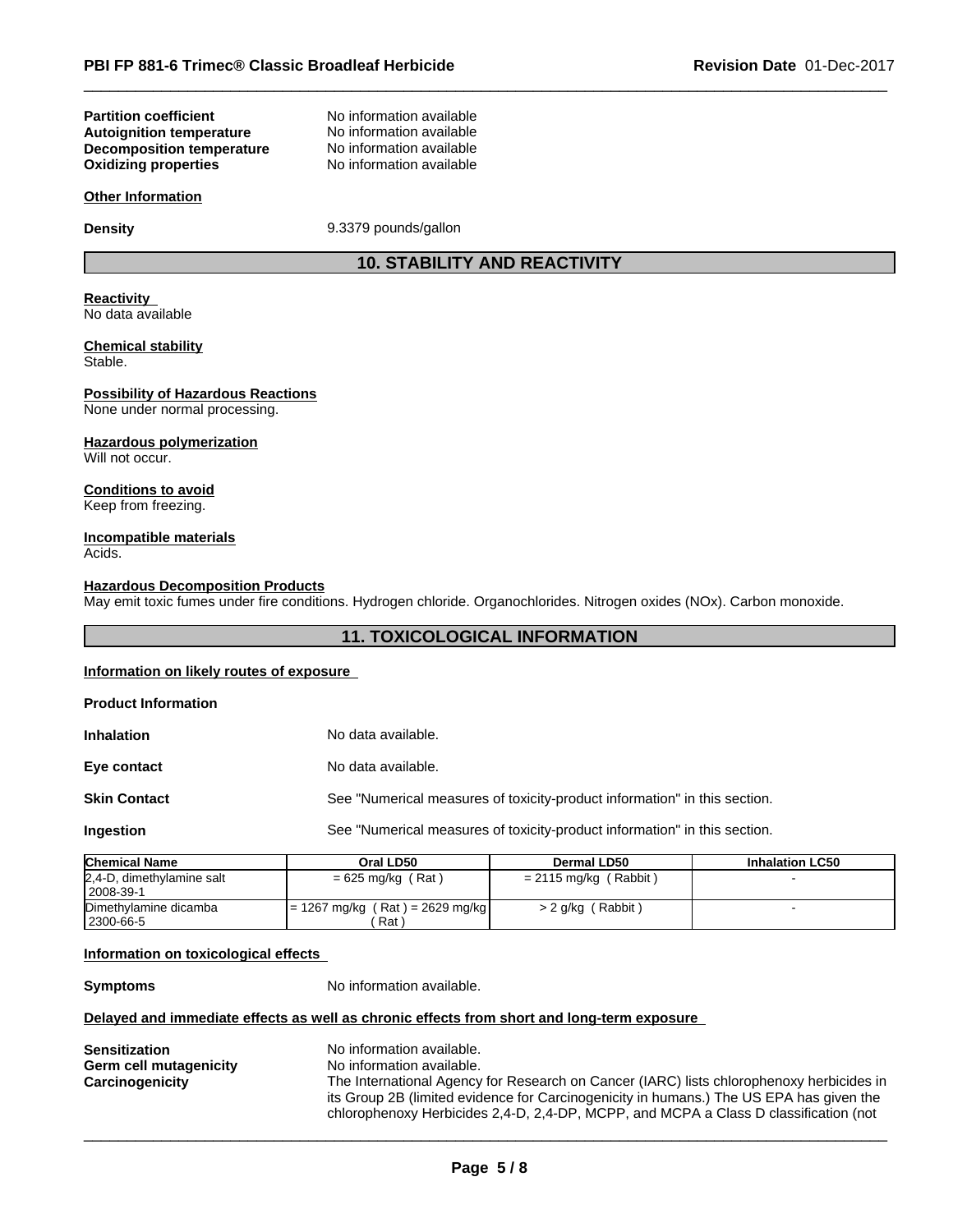classifiable as to human carcinogenicity.) More current 2,4-D lifetime feeding studies in rats and mice did not show carcinogenic effects and a recent World Health Organization (WHO) review of 2,4-D toxicology has concluded that 2,4-D is not a carcinogen. The table below indicates whether each agency has listed any ingredient as a carcinogen.

| <b>Chemical Name</b>                                                                                                        | <b>ACGIH</b>                                                                                     | IARC                                                             | <b>NTP</b> | <b>OSHA</b>                                                                               |  |
|-----------------------------------------------------------------------------------------------------------------------------|--------------------------------------------------------------------------------------------------|------------------------------------------------------------------|------------|-------------------------------------------------------------------------------------------|--|
| 2,4-D, dimethylamine salt<br>2008-39-1                                                                                      |                                                                                                  | Group 2B                                                         |            |                                                                                           |  |
| MCPP-p Dimethylamine Salt<br>66423-09-4                                                                                     |                                                                                                  | Group 2B                                                         |            |                                                                                           |  |
| IARC (International Agency for Research on Cancer)<br>Group 2B - Possibly Carcinogenic to Humans                            |                                                                                                  |                                                                  |            |                                                                                           |  |
| <b>Reproductive toxicity</b><br><b>STOT - single exposure</b><br><b>STOT</b> - repeated exposure<br><b>Chronic toxicity</b> | No information available.<br>No information available.<br>No information available.<br>exposure. |                                                                  |            | Repeated contact may cause allergic reactions in very susceptible persons. Avoid repeated |  |
| <b>Aspiration hazard</b>                                                                                                    |                                                                                                  | No information available.                                        |            |                                                                                           |  |
| Numerical measures of toxicity - Product Information                                                                        |                                                                                                  |                                                                  |            |                                                                                           |  |
| <b>Unknown Toxicity</b>                                                                                                     |                                                                                                  | 7 % of the mixture consists of ingredient(s) of unknown toxicity |            |                                                                                           |  |
| Oral LD50                                                                                                                   |                                                                                                  | > 2240 1550 mg/kg (male rats) (female rats)                      |            |                                                                                           |  |
| <b>Dermal LD50</b>                                                                                                          | > 2010 mg/kg (rabbit)                                                                            |                                                                  |            |                                                                                           |  |

#### **The following values are calculated based on chapter 3.1 of the GHS document ATEmix (oral)** 1910 mg/kg

# **12. ECOLOGICAL INFORMATION**

#### **Ecotoxicity**

Toxic to aquatic life with long lasting effects

7% of the mixture consists of components(s) of unknown hazards to the aquatic environment

#### **Persistence and degradability**

No information available.

#### **Bioaccumulation**

No information available.

#### **Other adverse effects**

No information available

### **13. DISPOSAL CONSIDERATIONS**

| Waste treatment methods       |                                                                                                        |
|-------------------------------|--------------------------------------------------------------------------------------------------------|
| <b>Disposal of wastes</b>     | Disposal should be in accordance with applicable regional, national and local laws and<br>regulations. |
| <b>Contaminated packaging</b> | Do not reuse container, unless specified by the manufacturer.                                          |
| <b>US EPA Waste Number</b>    | D001 See Section 2: Hazards not otherwise classified (HNOC)                                            |
|                               | <b>14. TRANSPORT INFORMATION</b>                                                                       |

**DOT**<br>**Proper shipping name** For package sizes less than 41.24 gallons: product is non-regulated.

For package sizes 41.24 gallons or greater: UN3082, Environmentally Hazardous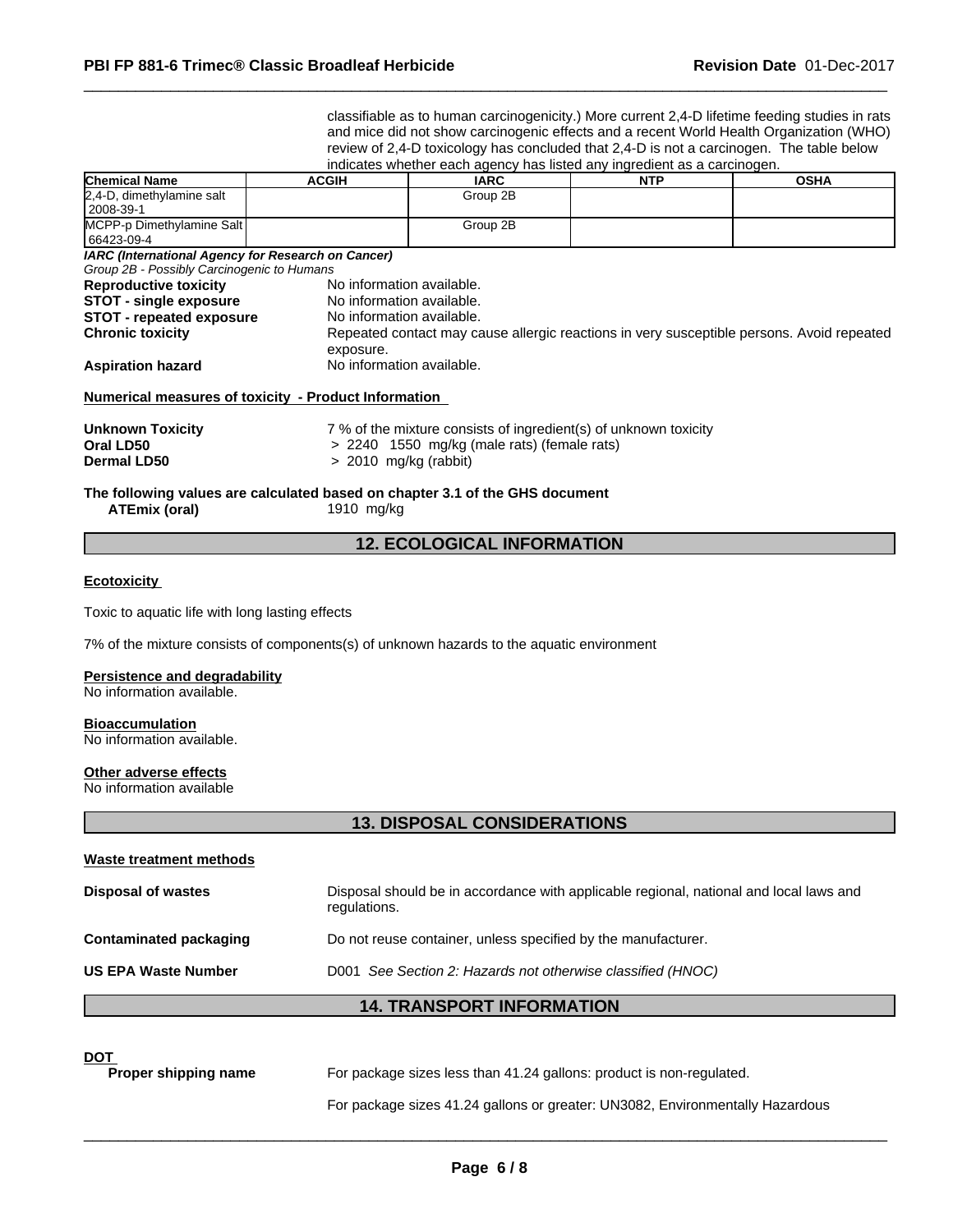Substances, Liquid, N.O.S., 9, PGIII, RQ (2,4-D) **Description** The following guidelines apply for domestic ground transport. If shipping by air or ocean, please contact our Transportation Dept. PESTICIDES, NOI, INCLUDING DEFOLIANTS, FUNGICIDES, HERBICIDES, OR INSECTICIDES NMFC 155050-6 If shipped in bulk conatiners (greater than 119 gallons), this product is a Marine Pollutant.

> When shipped as a Hazardous Material, label required is Class 9 (Miscellaneous). Placards required on bulk shipments only.

# **15. REGULATORY INFORMATION**

#### **U.S. EPA Label Information**

#### **EPA Pesticide Registration Number** 2217-543

#### **Federal Insecticide, Fungicide, Rodenticide Act Regulations**

This chemical is a pesticide product registered by the Environmental Protection Agency and is subject to certain labeling requirements under federal pesticide law. These requirements differ from the classification criteria and hazard information required for safety data sheets, and for workplace labels of non-pesticide chemicals. Following is the hazard information as required on the pesticide label:

### **EPA Pesticide Label**

KEEP OUT OF REACH OF CHILDREN. DANGER. Hazards to Humans and Domestic Animals. DANGER: Corrosive. Causes irreversible eye damage. Causes skin irritation. Do not get into eyes, on skin or clothing. Harmful if absorbed through skin. Harmful if swallowed or inhaled. Avoid exposure to spray mist. Wash thoroughly with soap and water after handling and before eating, drinking, chewing gum, using tobacco or using the toilet. Environmental Hazards. This pesticide is toxic to fish and aquatic invertebrates and may adversely affect non-target plants. Do not apply directly to water, to areas where surface water is present, or to intertidal areas below the mean high water mark. Drift and runoff may be hazardous to aquatic organisms in water adjacent to treated areas. Do not contaminate water when disposing of equipment wash waters or rinsate. This chemical has properties and characteristics associated with chemicals detected in groundwater. The use of this chemical in areas where soils are permeable, particularly where the water table is shallow, may result in groundwater contamination. Application around a cistern or well may result in contamination of drinking water or groundwater.

#### **International Inventories**

| <b>TSCA</b>          | Not Listed |  |
|----------------------|------------|--|
| <b>DSL/NDSL</b>      | Not Listed |  |
| <b>EINECS/ELINCS</b> | Not Listed |  |
| <b>ENCS</b>          | Not Listed |  |
| <b>IECSC</b>         | Not Listed |  |
| <b>KECL</b>          | Not Listed |  |
| <b>PICCS</b>         | Not Listed |  |
| <b>AICS</b>          | Not Listed |  |
|                      |            |  |

#### **Legend:**

 **TSCA** - United States Toxic Substances Control Act Section 8(b) Inventory

 **DSL/NDSL** - Canadian Domestic Substances List/Non-Domestic Substances List

 **EINECS/ELINCS** - European Inventory of Existing Chemical Substances/European List of Notified Chemical Substances

 **ENCS** - Japan Existing and New Chemical Substances

 **IECSC** - China Inventory of Existing Chemical Substances

 **KECL** - Korean Existing and Evaluated Chemical Substances

 **PICCS** - Philippines Inventory of Chemicals and Chemical Substances

 **AICS** - Australian Inventory of Chemical Substances

| <b>Chemical Name</b>                   | <b>TSCA</b> | <b>DSL</b> | <b>NDSL</b> | <b>EINECS</b> | <b>ELINCS</b> | <b>ENCS</b> | <b>IECCO</b><br>IECSC | <b>KECL</b> | <b>PICCS</b> | <b>AICS</b> |
|----------------------------------------|-------------|------------|-------------|---------------|---------------|-------------|-----------------------|-------------|--------------|-------------|
| -<br>dimethylamine salt<br>$-0.4$<br>◡ |             |            |             |               |               |             |                       |             |              |             |
| Dimethylamine dicamba                  |             |            |             |               |               |             |                       |             |              |             |

#### **US Federal Regulations**

#### **SARA 313**

Section 313 of Title III of the Superfund Amendments and Reauthorization Act of 1986 (SARA). This product contains a chemical